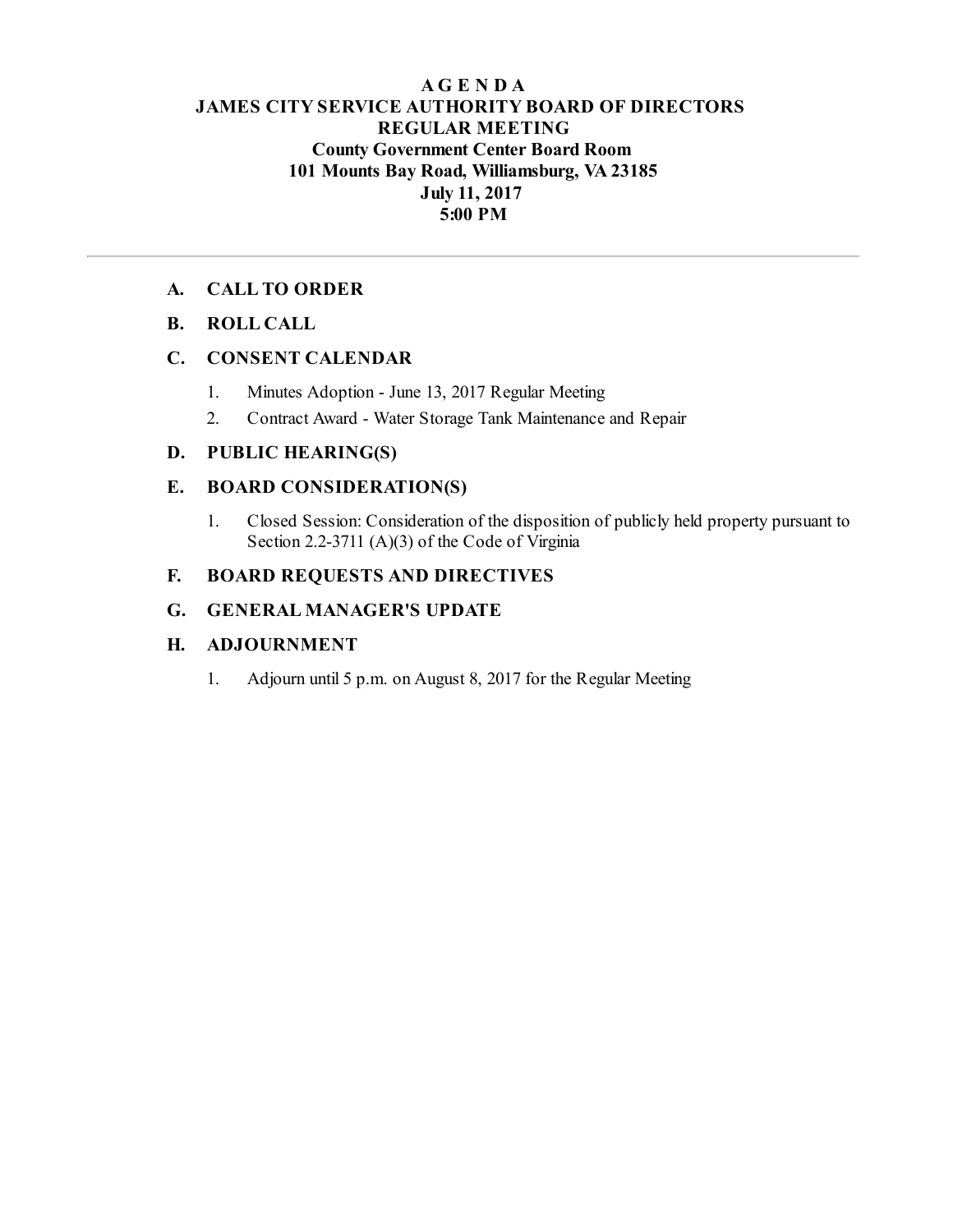# **AGENDA ITEM NO. C.1.**

# **ITEM SUMMARY**

| DATE:    | 7/11/2017                                        |
|----------|--------------------------------------------------|
| TO:      | The Board of Directors                           |
| FROM:    | Teresa J. Fellows, Administrative Coordinator    |
| SUBJECT: | Minutes Adoption - June 13, 2017 Regular Meeting |

# **ATTACHMENTS:**

| Description                       |                 | Type     |                     |
|-----------------------------------|-----------------|----------|---------------------|
| D                                 | 061317 Minutes  |          | Cover Memo          |
| <b>REVIEWERS:</b>                 |                 |          |                     |
| Department                        | Reviewer        | Action   | Date                |
| Economic Development<br>Authority | Fellows, Teresa | Approved | 7/5/2017 - 11:44 AM |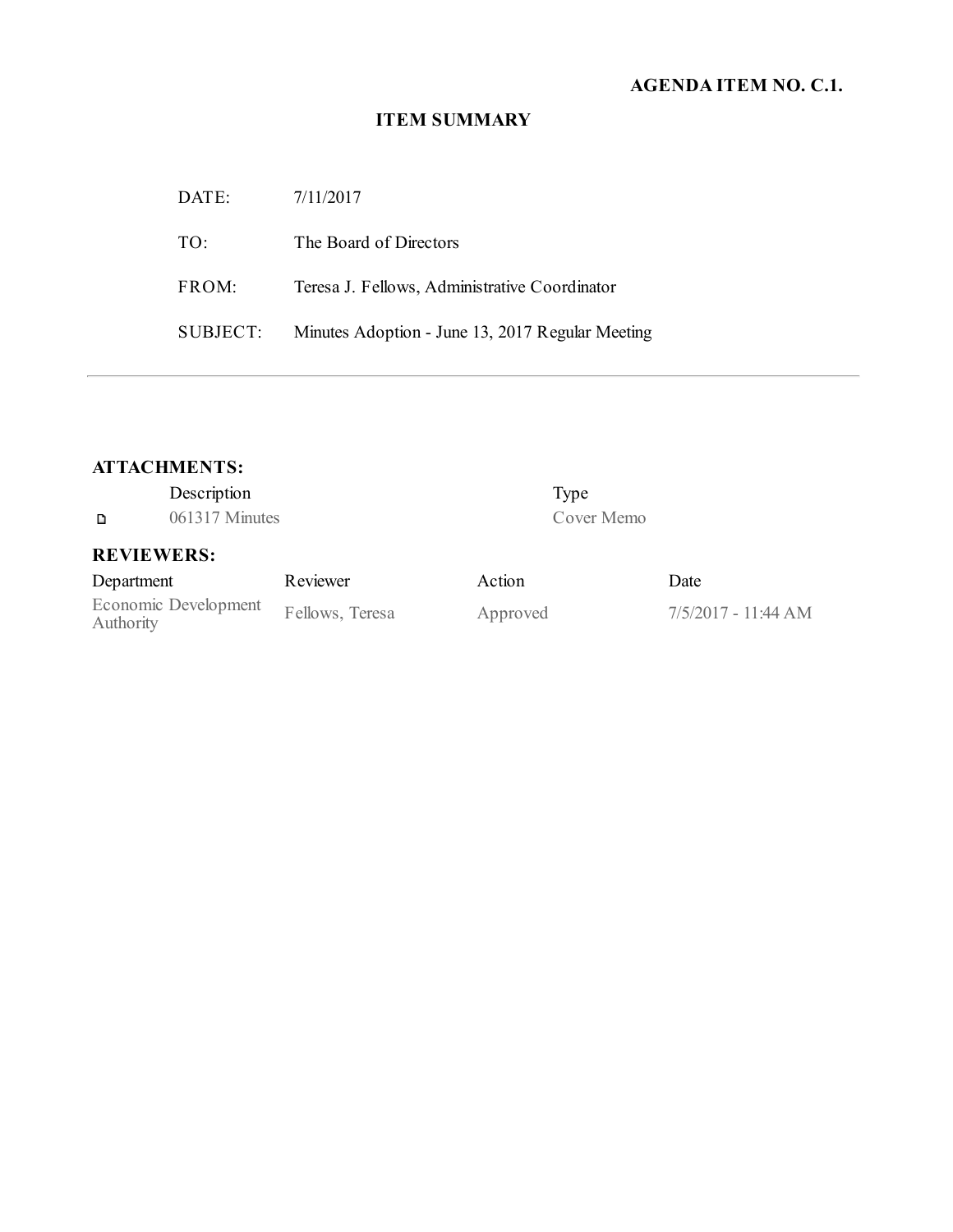## **MINUTES JAMES CITY SERVICE AUTHORITY BOARD OF DIRECTORS REGULAR MEETING County Government Center Board Room 101 Mounts Bay Road, Williamsburg, VA 23185 June 13, 2017 5:00 PM**

#### **A. CALL TO ORDER**

#### **B. ROLL CALL**

John J. McGlennon, Roberts District P. Sue Sadler, Vice Chairman, Stonehouse District Michael J. Hipple, Powhatan District Kevin D. Onizuk, Jamestown District Ruth M. Larson, Chairman, Berkeley District

Bryan J. Hill, Secretary to the Board Adam R. Kinsman, County Attorney M. Douglas Powell, General Manager

## **C. CONSENT CALENDAR**

1. Minutes Adoption - May 9, 2017, Regular Meeting

A motion to Approve was made by Michael Hipple and the motion result was Passed.

AYES: 5 NAYS: 0 ABSTAIN: 0 ABSENT: 0 Ayes: Hipple, McGlennon, Onizuk, Sadler, Larson

## **D. PUBLIC HEARING(S)**

### **E. BOARD CONSIDERATION(S)**

## **F. BOARD REQUESTS AND DIRECTIVES**

None at this time.

### **G. GENERAL MANAGER'S UPDATE**

None at this time.

### **H. ADJOURNMENT**

1. Adjourn until 5 p.m. on July 11, 2017, for the Regular Meeting

A motion to Approve was made by Michael Hipple and the motion result was Passed.

AYES: 5 NAYS: 0 ABSTAIN: 0 ABSENT: 0 Ayes: Hipple, McGlennon, Onizuk, Sadler, Larson

At 7:27 p.m., Ms. Larson adjourned the Board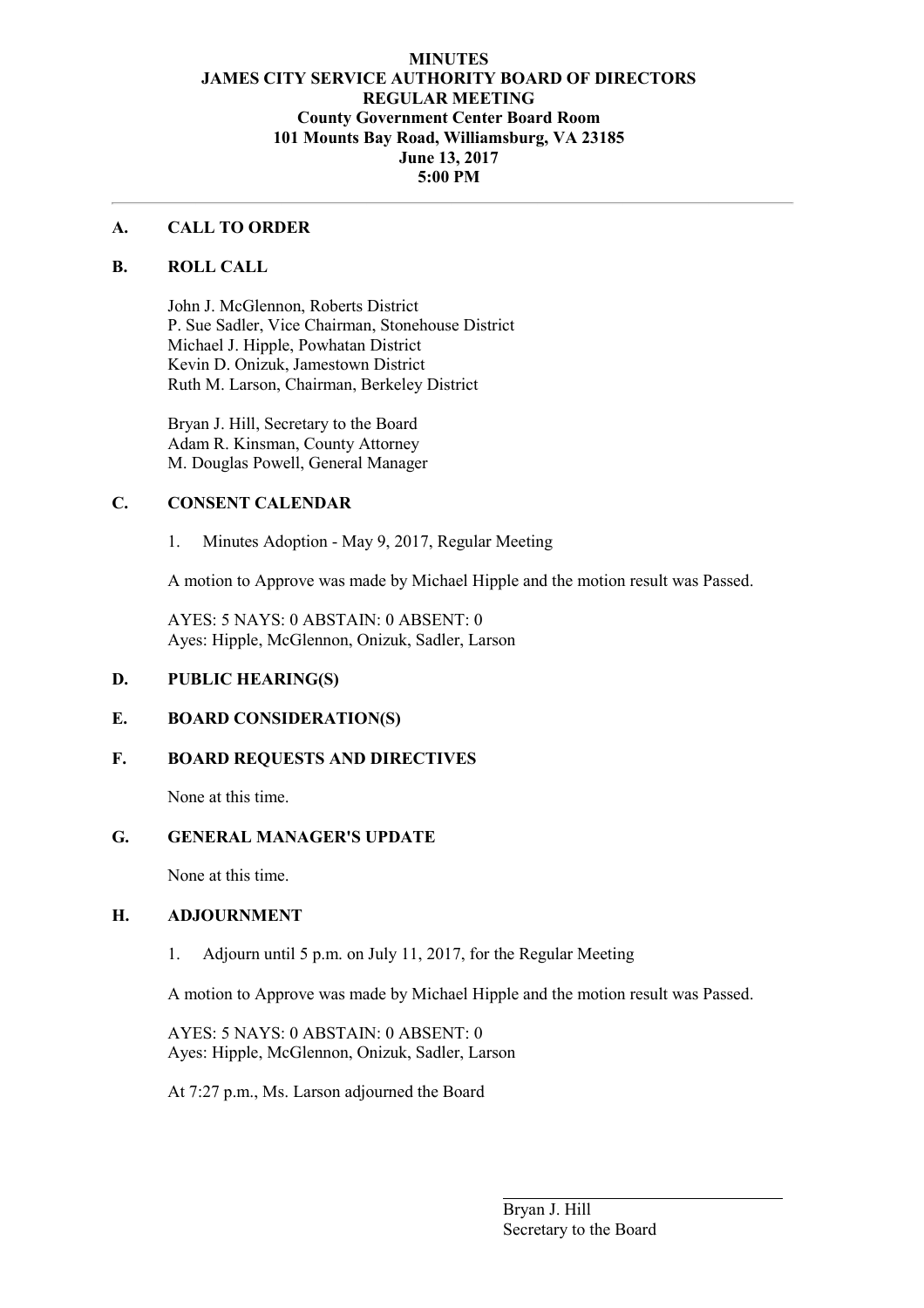# **AGENDA ITEM NO. C.2.**

# **ITEM SUMMARY**

| DATE:    | 7/11/2017                                                  |
|----------|------------------------------------------------------------|
| TO:      | The Board of Directors                                     |
| FROM:    | M. Douglas Powell, General Manager                         |
| SUBJECT: | Contract Award - Water Storage Tank Maintenance and Repair |

# **ATTACHMENTS:**

|   | Description | Type       |
|---|-------------|------------|
| D | Memo        | Cover Memo |
| D | Resolution  | Resolution |

# **REVIEWERS:**

| Department                      | Reviewer        | Action   | Date                   |
|---------------------------------|-----------------|----------|------------------------|
| James City Service<br>Authority | Powell, Doug    | Approved | $6/13/2017 - 3:55$ PM  |
| <b>Publication Management</b>   | Burcham, Nan    | Approved | $6/13/2017 - 3:56$ PM  |
| Legal Review                    | Kinsman, Adam   | Approved | $6/21/2017 - 11:34 AM$ |
| <b>Board Secretary</b>          | Fellows, Teresa | Approved | $6/23/2017 - 1:27$ PM  |
| <b>Board Secretary</b>          | Purse, Jason    | Approved | 7/5/2017 - 7:48 AM     |
| <b>Board Secretary</b>          | Fellows, Teresa | Approved | 7/5/2017 - 8:17 AM     |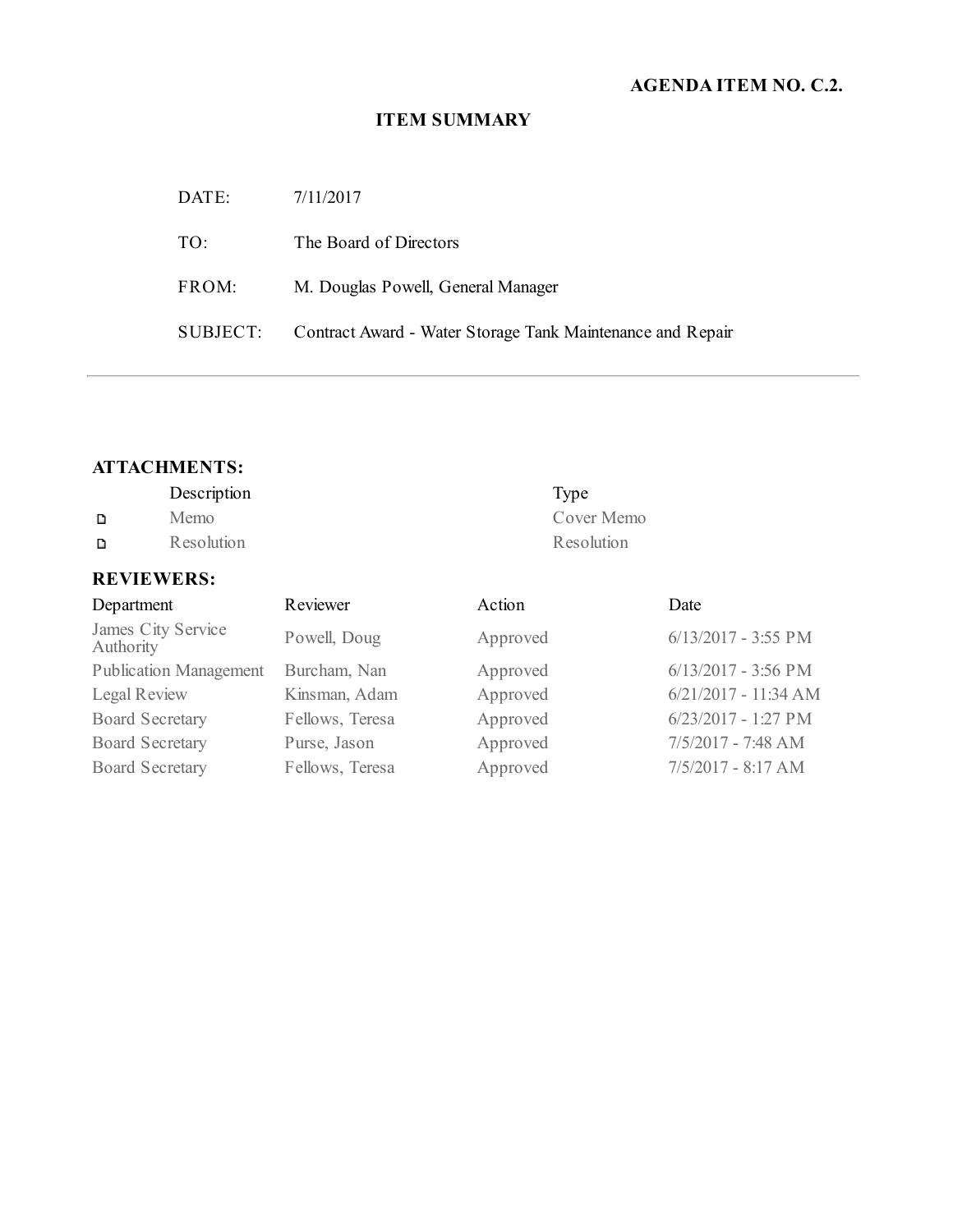#### **M E M O R A N D U M**

| DATE:           | July 11, 2017                                                    |
|-----------------|------------------------------------------------------------------|
| TO:             | The Board of Directors                                           |
| FROM:           | M. Douglas Powell, General Manager, James City Service Authority |
| <b>SUBJECT:</b> | Contract Award – Water Storage Tank Maintenance and Repair       |
|                 |                                                                  |

A Request for Proposals (RFP) was publicly advertised for qualified and experienced firms to perform maintenance services for James City Service Authority's (JCSA) water storage tanks and related buildings. The work under this contract consists of maintenance and repair activities at 26 water storage facilities ranging in size from 5,000 to 1.25 million gallons. The tanks under this contract include two elevated storage tanks, 21 ground storage tanks and 16 hydro-pneumatic storage tanks. Two hydro-pneumatic storage tanks support County Parks & Recreation activities.

Two firms, Superior Industrial Maintenance Company and Mitchell Sandblasting & Painting, LLC, responded to the RFP by describing their qualifications, experience in performing similar work, methodology, financial responsibility, proposed schedule and proposed pricing. A team of staff members representing JCSA and the James City County Purchasing Division evaluated the proposals. Based on the criteria listed in the RFP, the Evaluation Committee selected Superior Industrial Maintenance Company as the most fully qualified firm that best met JCSA's needs as defined in the RFP. Superior Industrial Maintenance Company has previously completed satisfactory tank maintenance work for JCSA.

An initial one-year contract term was negotiated with Superior Industrial Maintenance Company for \$165,050. The contract contains the option for five additional one-year renewals. In addition to standard maintenance activities, pricing for Fiscal Year 2019 includes a large structural repair and pricing for Fiscal Year 2021 includes a full recoating of a 500,000 gallon ground storage tank. The proposed fee schedule is as follows:

| Year         | <b>JCSA</b>      | <b>JCC</b>  | <b>Total</b>    |
|--------------|------------------|-------------|-----------------|
| <b>FY 18</b> | 165,050.00<br>S  |             | 165,050.00      |
| <b>FY 19</b> | 617,110.00<br>\$ |             | 617,110.00      |
| <b>FY 20</b> | 136,728.50<br>S  | \$10,597.00 | 147,325.50      |
| <b>FY 21</b> | 564,128.50<br>S  |             | 564,128.50<br>S |
| <b>FY 22</b> | 114,380.00<br>S  |             | 114,380.00      |
| <b>FY 23</b> | 143,374.50<br>S  | \$10,506.00 | 153,880.50      |
| <b>Total</b> | \$1,740,771.50   | \$21,103.00 | \$1,761,874.50  |

Staff recommends adoption of the attached resolution authorizing award of the Water Storage Tank Maintenance contract to Superior Industrial Maintenance Company.

MDP/gt CA-WtrStorTk-mem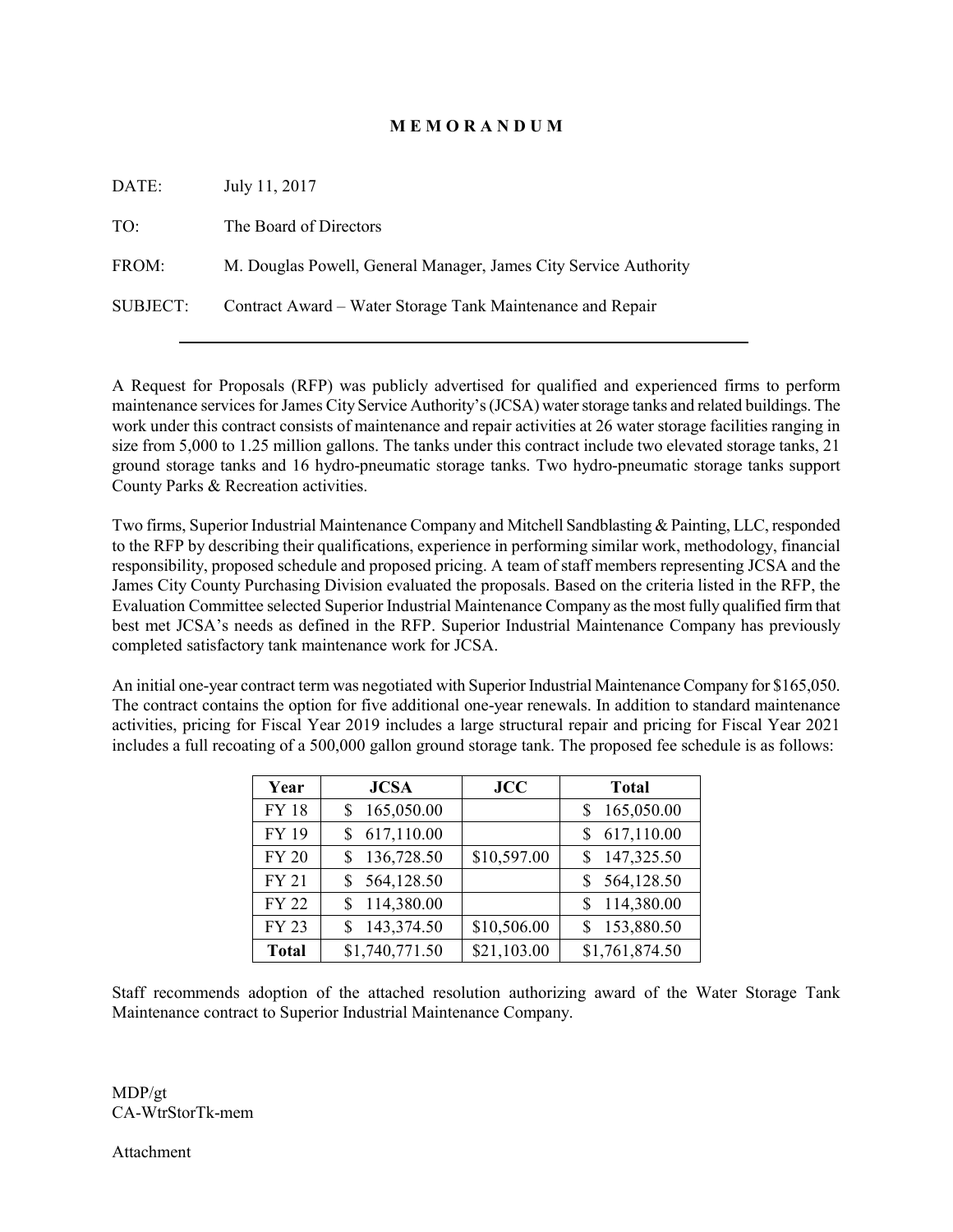#### **R E S O L U T I O N**

#### CONTRACT AWARD – WATER STORAGE TANK MAINTENANCE – \$165,050

- WHEREAS, a Request for Proposals (RFP) has been advertised and evaluated for Water Storage Tank Maintenance; and
- WHEREAS, two firms submitted proposals and Superior Industrial Maintenance Company was determined to be the most fully qualified firm that best met the James City Service Authority's needs as defined in the RFP.
- NOW, THEREFORE, BE IT RESOLVED that the Board of Directors of the James City Service Authority, James City County, Virginia, hereby awards the Water Storage Tank Maintenance contract to Superior Industrial Maintenance Company in the amount of \$165,050 for the initial one-year term with the option to renew the contract for five additional years at a total cost of \$1,761,874.50.

|                                         | Ruth M. Larson<br>Chairman, Board of Directors  |                            |            |                |
|-----------------------------------------|-------------------------------------------------|----------------------------|------------|----------------|
| ATTEST:                                 |                                                 | <b>VOTES</b><br><b>AYE</b> | <b>NAY</b> | <b>ABSTAIN</b> |
|                                         | <b>MCGLENNON</b><br><b>SADLER</b>               |                            |            |                |
| Bryan J. Hill<br>Secretary to the Board | <b>HIPPLE</b><br><b>ONIZUK</b><br><b>LARSON</b> |                            |            |                |

Adopted by the Board of Directors of the James City Service Authority, James City County, Virginia, this 11th day of July, 2017.

CA-WtrStorTk-res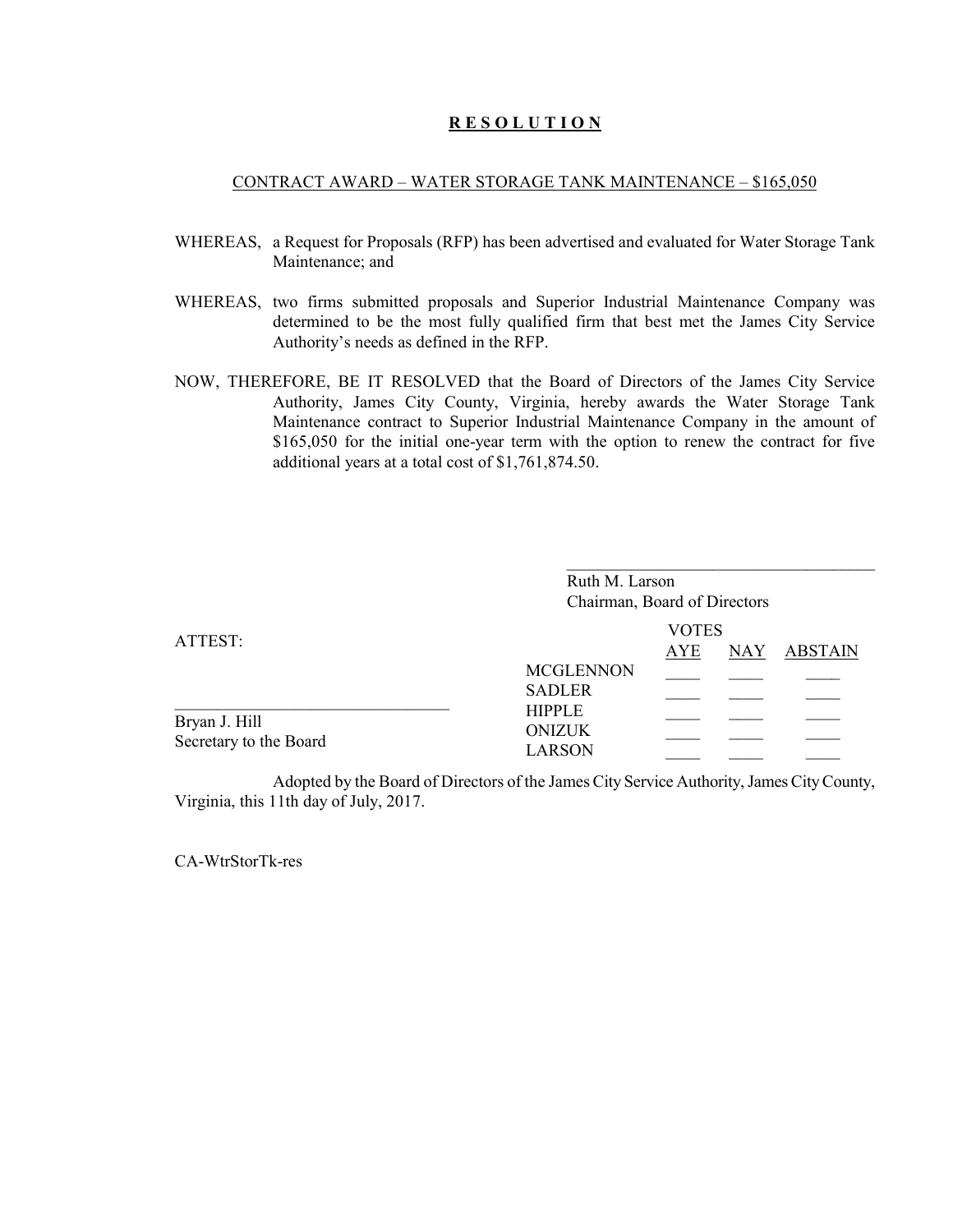# **AGENDA ITEM NO. E.1.**

# **ITEM SUMMARY**

| DATE:    | 7/11/2017                                                                                                                                 |
|----------|-------------------------------------------------------------------------------------------------------------------------------------------|
| TO:      | The Board of Directors                                                                                                                    |
| FROM:    | M. Douglas Powell, General Manager                                                                                                        |
| SUBJECT: | Closed Session: Consideration of the disposition of publicly held property<br>pursuant to Section 2.2-3711 (A)(3) of the Code of Virginia |

## **REVIEWERS:**

| Department                      | Reviewer        | Action   | Date                   |
|---------------------------------|-----------------|----------|------------------------|
| James City Service<br>Authority | Powell, Doug    | Approved | $6/23/2017 - 8:32$ AM  |
| <b>Publication Management</b>   | Trautman, Gayle | Approved | $6/23/2017 - 8:43$ AM  |
| Legal Review                    | Kinsman, Adam   | Approved | $6/26/2017 - 11:08$ AM |
| <b>Board Secretary</b>          | Fellows, Teresa | Approved | 6/30/2017 - 12:52 PM   |
| <b>Board Secretary</b>          | Purse, Jason    | Approved | 7/5/2017 - 7:49 AM     |
| <b>Board Secretary</b>          | Fellows, Teresa | Approved | $7/5/2017 - 8:16 AM$   |